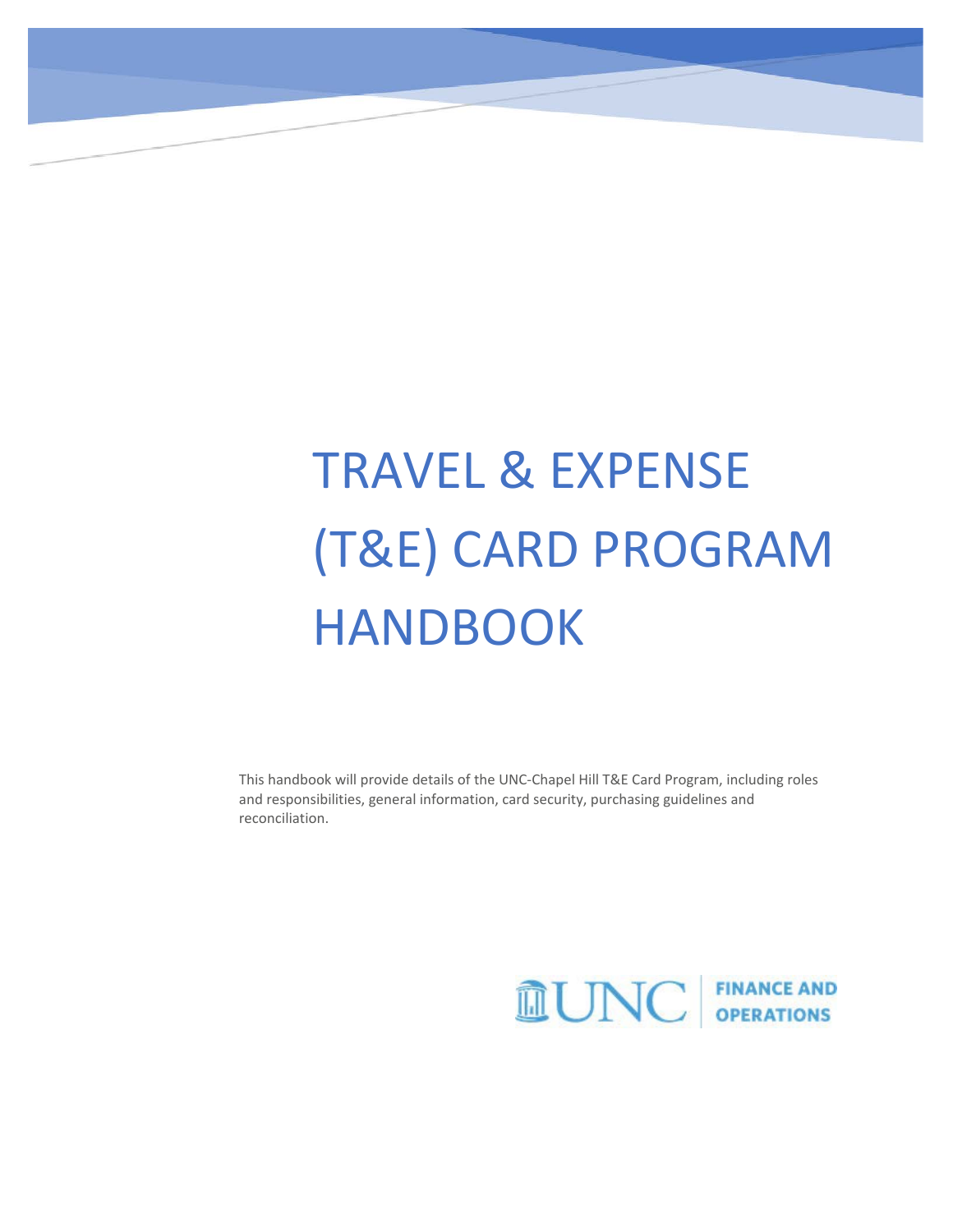## TABLE OF CONTENTS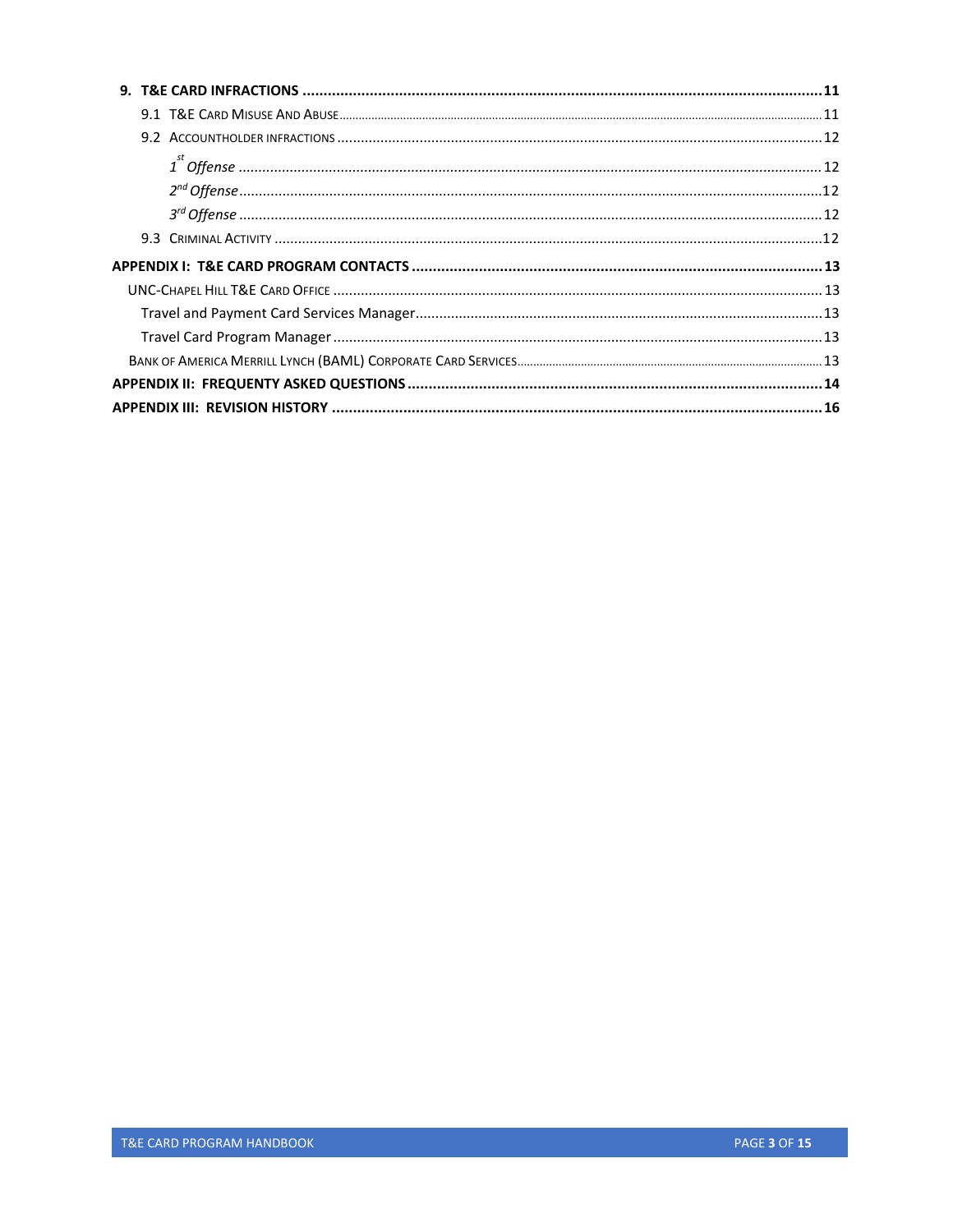## <span id="page-3-0"></span>1. INTRODUCTION

The purpose of the UNC-Chapel Hill Travel and Expense Card (T&E) Program is to reduce the necessity for employees to incur business travel or meetings/events expenses, using personal funds, as well as the number of cash advances issued. In addition, the T&E Card Program allows for better tracking of expense data which enables the University to leverage its spending power to obtain new and better contracts/pricing. The University will remit payment directly to the bank for all expenses placed on the card. Employees entrusted with carrying a T&E Card are responsible for ensuring all expenses are reconciled within a reasonable time by submitting an expense report. Accountholders are responsible for repaying all non-reimbursable charges directly to the University.

The UNC-Chapel Hill T&E Card Program is managed by Procurement Services and Materials Management, which is a unit within Finance and Operations. The card is issued by Bank of America Merrill Lynch (BAML) and is widely accepted by vendors that support Visa credit card purchases. It is important to read the following information carefully, as Accountholders, Business Managers, and Department Heads are responsible for adhering to the established policies and procedures.

## <span id="page-3-1"></span>2. BENEFITS OF THE TRAVEL AND EXPENSE (T&E) CARD

## <span id="page-3-2"></span>2.1 BENEFITS TO ACCOUNTHOLDER

- Reduces the employee's financial burden by minimizing out-of-pocket expenses.
- Lessens the need for cash advances.
- Integrates directly with Concur Expense which reduces data entry.
- Does not affect the Accountholder's personal credit history.
- Provides convenience, security, and flexibility to pay for allowable expenses.

## <span id="page-3-3"></span>2.2 BENEFITS TO UNC-CHAPEL HILL

- Increased visibility to spend data which will support future negotiations with travel suppliers to secure lower prices and enhanced services.
- Significantly reduces the likelihood of expense fraud.
- Reduces the administrative burden of employee reimbursements.

## <span id="page-3-4"></span>3. ROLES AND RESPONSIBILITIES

University employees and management play key roles in the support of the T&E Card Program. A summary of each role and its responsibilities follows:

## <span id="page-3-5"></span>3.1 ACCOUNTHOLDER

- Completes mandatory training administered by the Travel Card office prior to the issuance of a T&E Card.
- Ensures compliant use of the T&E Card according to university policies, purchasing guidelines, and the T&E Card Program Handbook.
- Always maintains the T&E Card in a secure location.
- Never allows anyone else use of the T&E Card assigned to them.
- Ensures transactions are not split to circumvent spending limits or University guidelines.
- Initiates reconciliation of T&E Card transactions within Concur Expense.
- Ensures NC Sales and Use Tax is not charged on applicable purchases.
- Clarifies transaction item description or business purpose of expense.
- Ensures each transaction has a valid receipt and that the receipt clearly states vendor name, date of purchase, item description, and total amount of purchase.
- Contacts BAML and the Program Administrator immediately if their card has been lost or stolen.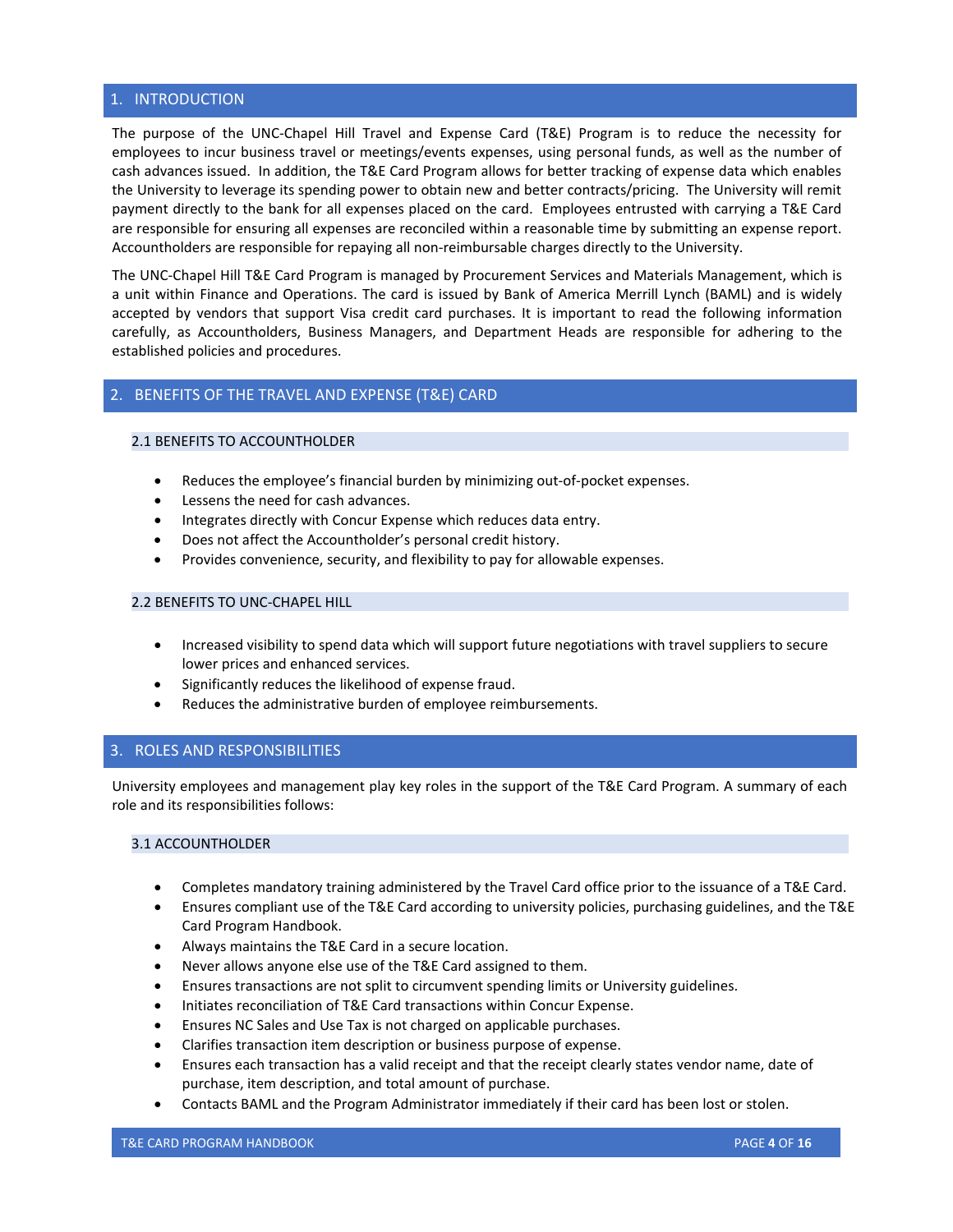#### <span id="page-4-0"></span>3.2 BUSINESS MANAGER/DEPARTMENT HEAD

- Provides fiscal oversight and management of business operations within his or her department.
- Reviews and Approves all T&E Card applications, ensuring that credit limits are reasonable based on intended travel/business expense needs of the Accountholder.
- Provides oversight for the use of T&E Cards for Accountholders in his or her department, taking appropriate action with departmental staff when necessary.

#### <span id="page-4-1"></span>3.3 PROGRAM ADMINISTRATOR

- Provides T&E Card program management and oversight.
- Assists the University training department in developing effective training tools for users.
- Ensures program compliance and quality assurance.
- <span id="page-4-2"></span>• Enforces 1506 - Policy on T&E Card Infractions.

## 4. GENERAL INFORMATION

The T&E Card is a Chip and PIN enabled corporate Visa credit card, issued to UNC-Chapel Hill through BAML. The card is to be used for UNC-Chapel Hill business travel or meetings/events expenses only. Personal use of the T&E Card by an employee is strictly prohibited. The embedded microchip provides improved fraud protection and increases global acceptance. For most transactions at chip-enabled merchants, Accountholders will be asked to enter their 4-digit PIN; therefore, it is important that Accountholders memorize their PIN before they begin to use their chip card at point of sale.

## <span id="page-4-3"></span>4.1 CORPORATE LIABILITY

Corporate liability is defined as follows:

- The University is liable for all charges made by University employees.
- The University is not liable for charges made by a terminated employee once notice of termination is provided to BAML.
- The University is not liable for charges made with the T&E Card resulting from card theft or other fraudulent use by third parties not employed by the University.

## <span id="page-4-4"></span>4.2 ACCOUNTHOLDER LIABILITY

The T&E Card does not affect the Accountholder's personal credit history; however, it is the Accountholder's responsibility to ensure the card is used only to make purchases at the request of, and for the legitimate business benefit of UNC-Chapel Hill.

The T&E Card must be used in agreement with policies and procedures established by UNC-Chapel Hill for appropriate travel and business meeting/event transactions. Violations of these requirements may result in revocation of T&E Card privileges and/or disciplinary action, up to and including termination of employment, in accordance with the 1506 - Policy on T&E Card [Infractions.](https://policies.unc.edu/TDClient/2833/Portal/KB/ArticleDet?ID=132763) Employees who are found to have inappropriately used their T&E Card will be required to reimburse UNC-Chapel Hill for all costs associated with such improper use.

## <span id="page-4-5"></span>4.3 ACCOUNTHOLDER ELIGIBILITY

Eligibility for the T&E Card program is limited to full and part-time faculty and staff of The University of North Carolina at Chapel Hill who are 21 years of age and older, with approval from their business unit/department. Students, contractors, consultants, and visiting faculty are not eligible to receive a card. A T&E card application for an eligible employee may be refused at the discretion of the Program Administrator if the employee has committed a past purchasing policy violation.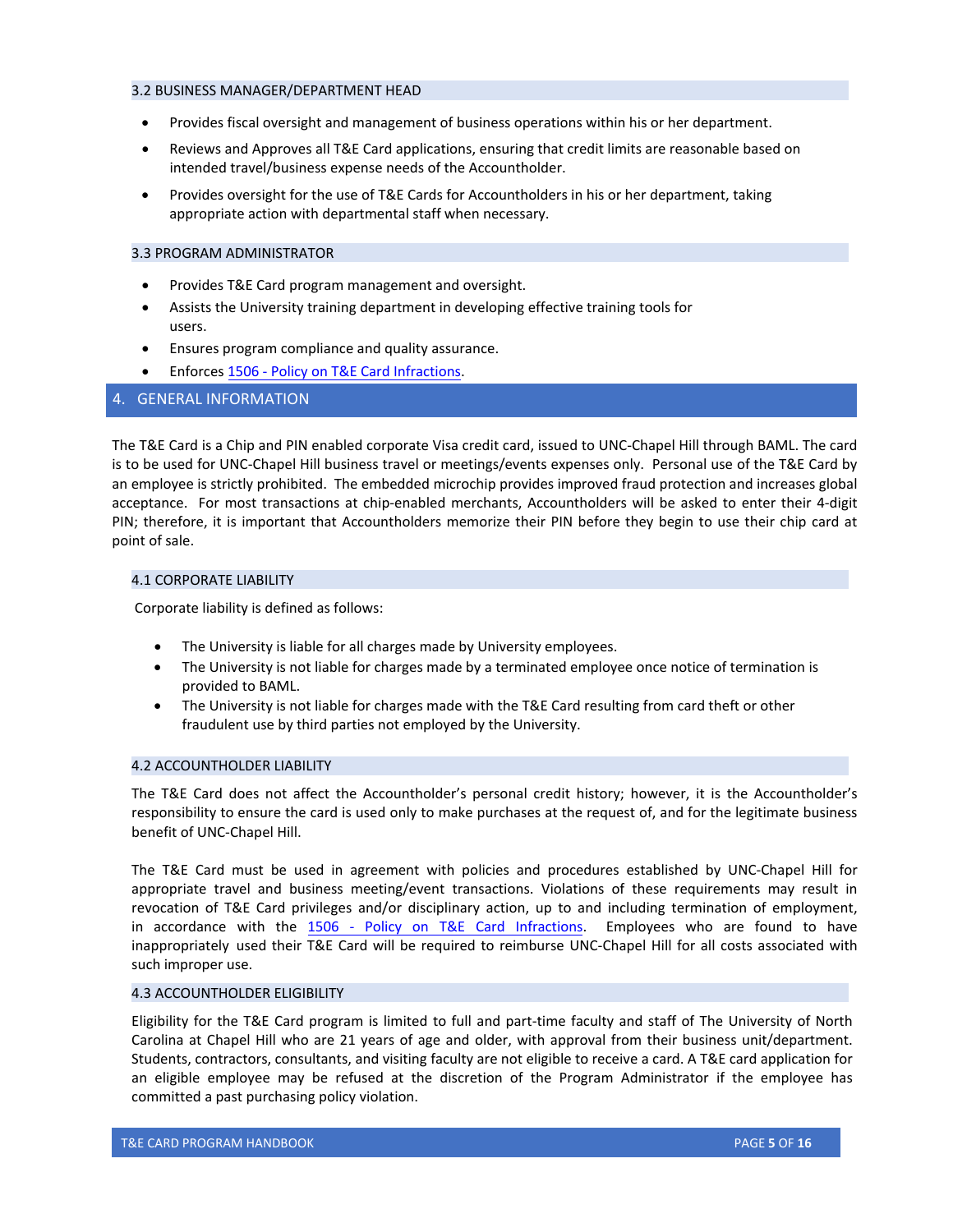#### <span id="page-5-0"></span>4.4 CARD ACQUISITION

Employees recommended for participation in the T&E Card Program must complete a card application. The application must be approved and sent to their Access Request Coordinator (ARC) for further processing. Upon ARC approval the request will route to the UNC-Chapel Hill Travel Card Office. To avoid delay, each section of the application must be completed as directed on the form. Incomplete forms will be returned to the requestor for appropriate action.

UNC-Chapel Hill accepts liability for all allowable purchases made with the T&E Card. Therefore, each new Accountholder must complete the Initial Accountholder Training and pass the training quiz before their card is issued, to ensure understanding of T&E Card policies and procedures. Upon receiving notification of successful completion of training, the Program Administrator will contact the Accountholder to schedule a time for them to pick-up their T&E card. It is the responsibility of each Accountholder to activate their card and select a PIN.

## <span id="page-5-1"></span>4.5 CARD ACTIVATION AND PIN SELECTION

When Accountholders receive a new card, they will need to follow the instructions by calling 888-233-8855 to activate their card and choose their PIN. If an Accountholder receives a replacement or a renewal card and already has a PIN, they will have the option to retain the existing PIN or change to a new PIN.

## <span id="page-5-2"></span>4.6 GLOBAL CARD ACCESS

Bank of America has developed the Global Card Access website and mobile app to provide Accountholders with a single point of access to self-service tools such as PIN check and Alerts registration.

Global Card Access Registration. All users must self-register for Global Card Access at: [http://www.bofaml.com/globalcardaccess.](http://www.bofaml.com/globalcardaccess) After registration in complete, users may access other applications within the portal to which they are authorized.

One-time registration is required to create a username and password, using the following information:

- Account Number
- **Expiration Date**
- Verification ID (employee PID)
- Name on Card
- Security Code (CVV)

If an Accountholder needs to change or re-set their PIN, eligible Accountholders can call the Global Card Services number on the back of their card (888-449-2273) or login into their Global Card Access account.

 For information on changing, expired, resetting, or forgotten passwords please refer to the Global Card Access reference Guide at[: www.bofa.com/globalcardus.](http://www.bofa.com/globalcardus)

## <span id="page-5-3"></span>5. T&E CARD SECURITY

 Every Accountholder assumes personal responsibility for the protection and proper use of their T&E Card. Follow the guidelines below to ensure card security.

## <span id="page-5-4"></span>5.1 CARD STORAGE

Each T&E Card is assigned to a specific Accountholder, and as such becomes that Accountholder's personal responsibility. The only person entitled to use the card is the person whose name is embossed on the card. Accountholders should never lend their card to another person for any reason. Accountholders should always treat their T&E Card with at least the same level of care as one does their own personal credit cards. The card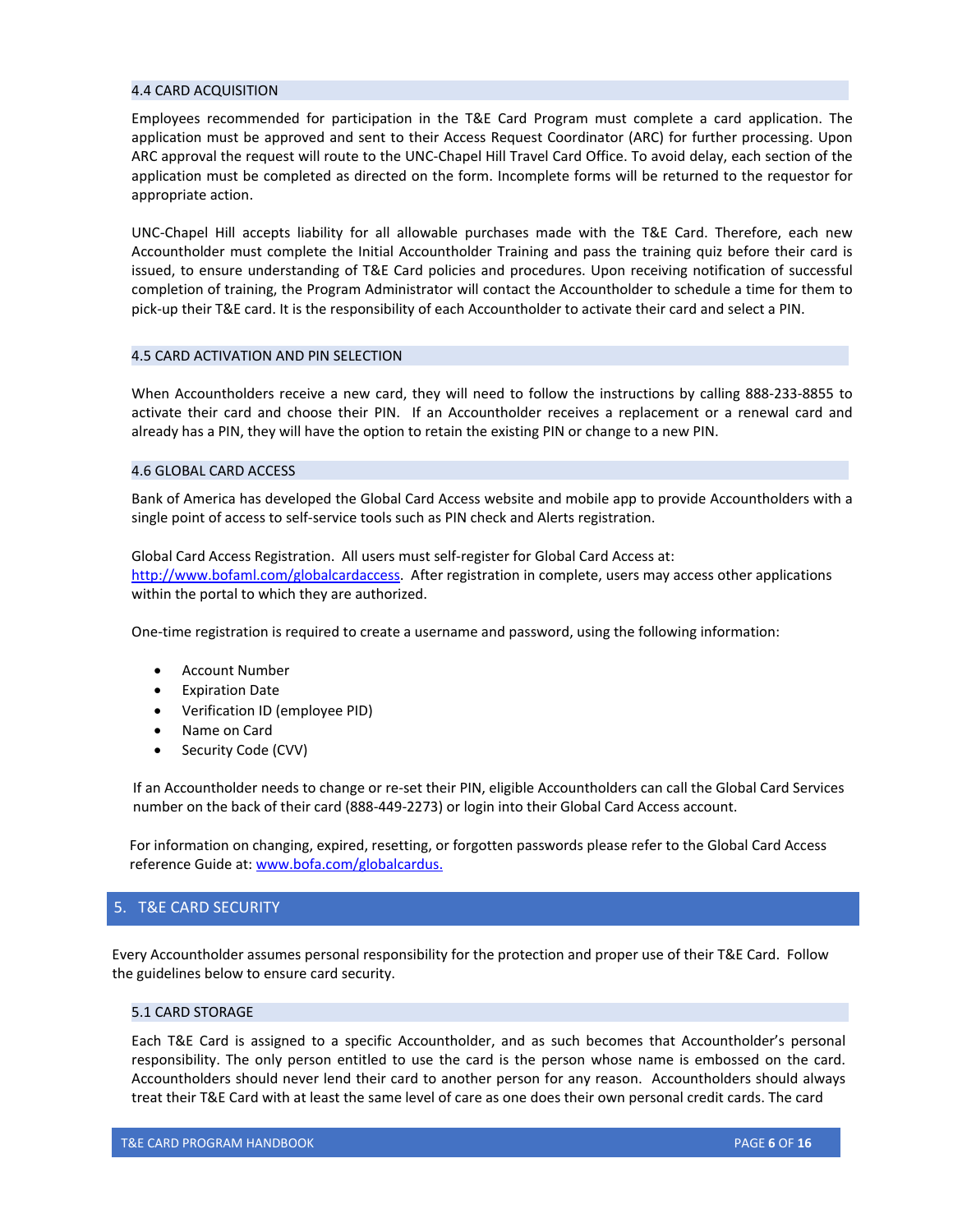should be maintained in a secure location and the card account number carefully guarded. The account number should not be posted, photocopied, left in a conspicuous place, recorded on a payment form for any reason, or sent electronically. **Always speak directly with a merchant representative to communicate T&E Card information for payment.**

#### <span id="page-6-0"></span>5.2 CARD USAGE

Purchases charged against University funds that are NOT in accordance with University policy are the responsibility of the Accountholder.

Accountholders who will be traveling overseas should notify the issuing bank to ensure that their T&E Card will not be declined. Foreign currency transactions will incur a currency conversion fee.

#### <span id="page-6-1"></span>5.3 ACCOUNTHOLDER EMPLOYMENT CHANGE

If an Accountholder leaves the University, transfers to a new department, or no longer uses their T&E card in the performance of daily job duties, they must complete and submit the T&E Card Account Maintenance Form to immediately update or cancel their account.

New Accountholder training is not required when transferring departments.

Regardless of the type of employment change, the T&E Card remains the property of UNC-Chapel Hill and must be surrendered immediately upon request from an authorized person (such as the Business Manager, Department Head or the Program Administrator).

#### <span id="page-6-2"></span>5.4 CARD INACTIVITY

In the event a card is inactive for a significant period of time, the card will be reviewed for possible cancellation by the Business Manager, Department Head, or the Program Administrator.

#### <span id="page-6-3"></span>5.5 LOST OR STOLEN CARD

Accountholders are required to immediately report any lost or stolen T&E Card to BAML Global Card Services tollfree at 888-449-2273 (24 hours a day, 365 days a year). The Accountholder must also immediately notify their Program Administrator and Business Manager/Department Head about the lost or stolen card at the first opportunity during normal business hours. It is extremely important to act promptly in the event of a lost or stolen card, to avoid company liability for fraudulent transactions.

Accountholders will no longer be able to use the account number after notifying the bank of a lost or stolen card. BAML will automatically reissue a new card, and the Program Administrator will notify the Accountholder as soon as the new card is received. A T&E card subsequently found after being reported lost should be sent to the Program Administrator.

## <span id="page-6-4"></span>6. T&E CARD GUIDELINES

The T&E Card represents UNC-Chapel Hill's trust in the Accountholder as a responsible employee who will safeguard and protect University assets. The Accountholder assumes the responsibility for proper use of their card.

T&E Card purchasing does not change or alter current purchasing policies and departmental approval processes.

The card serves only as an optional method of payment. Travelers are strongly encouraged to book travel with the University's approved travel agency, World Travel, Inc., via Concur Travel or their designated team of agents, regardless of the method of payment.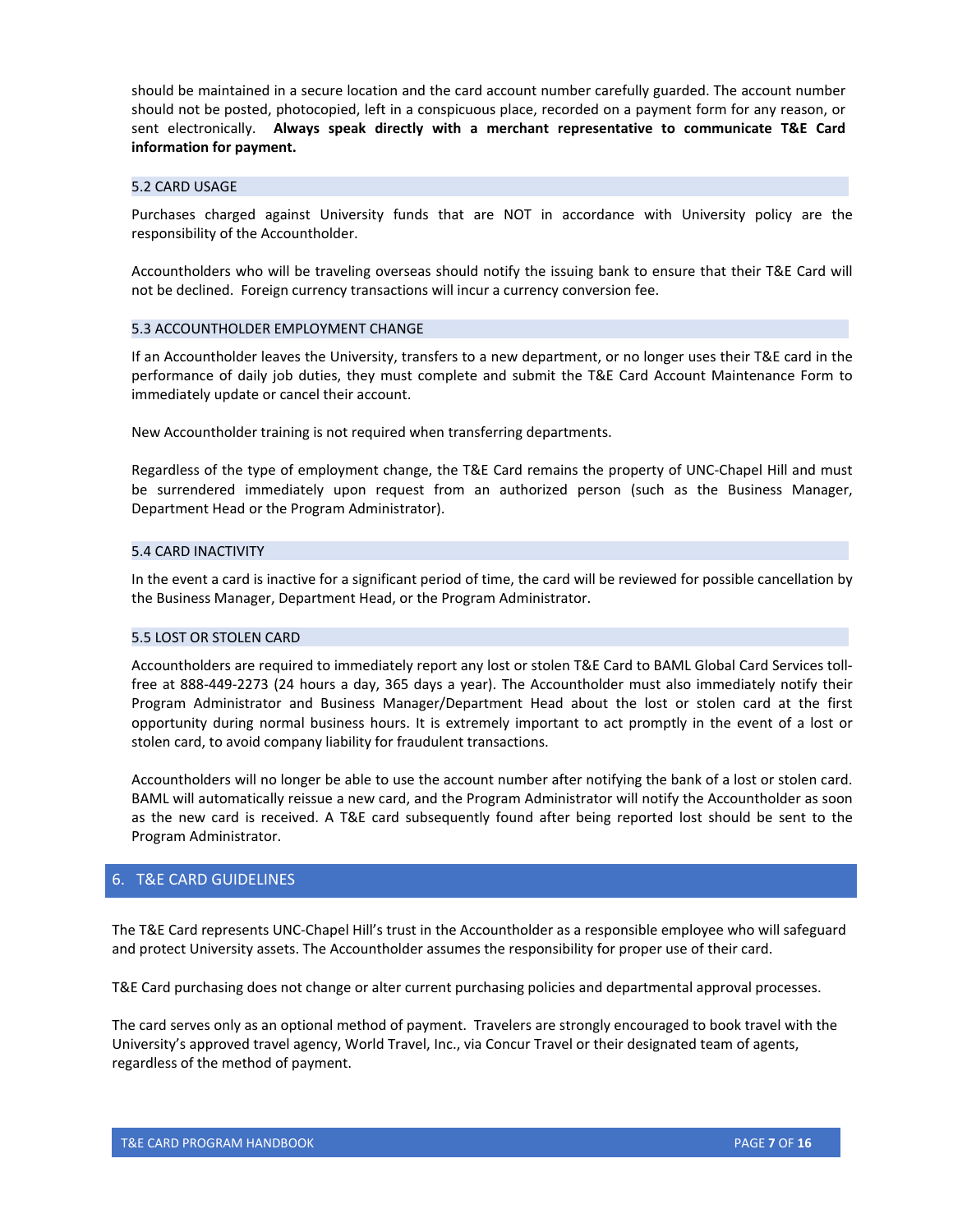#### <span id="page-7-0"></span>6.1 SPENDING LIMITS: PER TRANSACTION AND PER MONTH

Each T&E Card has individual established limits on the amount that can be spent per transaction and the amount that can be spent per monthly billing cycle. Spending limits are established by the Accountholder's Business Manager/Department Head based upon an analysis of the department's spending practices. If a monthly and/or per transaction limit increase or decrease is needed after spending limits have been established, Accountholder's must submit an approved T&E Card Account Maintenance Form to [travelcard@unc.edu.](mailto:travelcard@unc.edu)

## <span id="page-7-1"></span>6.2 CARD RESTRICTIONS

All T&E Cards issued by the University contain blocked vendors against the purchase of certain commodities unless an exception has been requested and approved. Attempts to process transactions for these blocked commodities will result in a declined transaction. If an attempted purchase is declined, Accountholders can log into Global Card Access and check their account authorization log for additional information. Three (3) consecutive card declines may result in a hold placed on the T&E Card.

To request the temporary removal of a restriction, Accountholders should send an email to their Business Manager, copying the Program Administrator. The email should include the following information:

- The Accountholder's first and last name.
- Last 4 digits of the account
- A business justification for exception.
- The date the restriction should be replaced.

Accountholders should be aware there may be additional restrictions placed on their T&E Card as determined by the Accountholder's department/unit.

## <span id="page-7-2"></span>6.3 ALLOWABLE AND NON-ALLOWABLE PURCHASES

The T&E Card allows for a more efficient payment processes needed during the normal course of business. Please refer to 1505.2 [– Procedures](https://policies.unc.edu/TDClient/2833/Portal/KB/ArticleDet?ID=132760) on Using a T&E Card for a list of Allowable and Non-Allowable T&E Card expenses.

If there are any questions about a purchase, please contact the Program Administrator.

## <span id="page-7-3"></span>6.4 SPLIT TRANSACTIONS

A split transaction occurs when an Accountholder splits a purchase to stay within the per-transaction or permonthly billing cycle dollar limits of their card. **Split transactions are strictly prohibited**. Care should be taken by the Accountholder to avoid the appearance of such.

## <span id="page-7-4"></span>6.5 SALES TAX EXEMPTION

The University of North Carolina at Chapel Hill is exempt from North Carolina Sales & Use Tax for qualifying purchases. It is the Accountholder's responsibility to claim this exemption whenever using their T&E Card, by providing the University's tax exemption letter. The University will not accept liability for such overpayments. It is the Accountholder's responsibility to contact the vendor to recover all tax incorrectly charged, and forward tax reimbursement to the Departmental Business Manager.

Accountholders should be aware that the University is NOT exempt from:

- Prepared food and beverage taxes levied and administered by various local governments in the State.
- Lodging taxes.
- Highway use taxes paid on the purchase, lease, or rental of motor vehicles.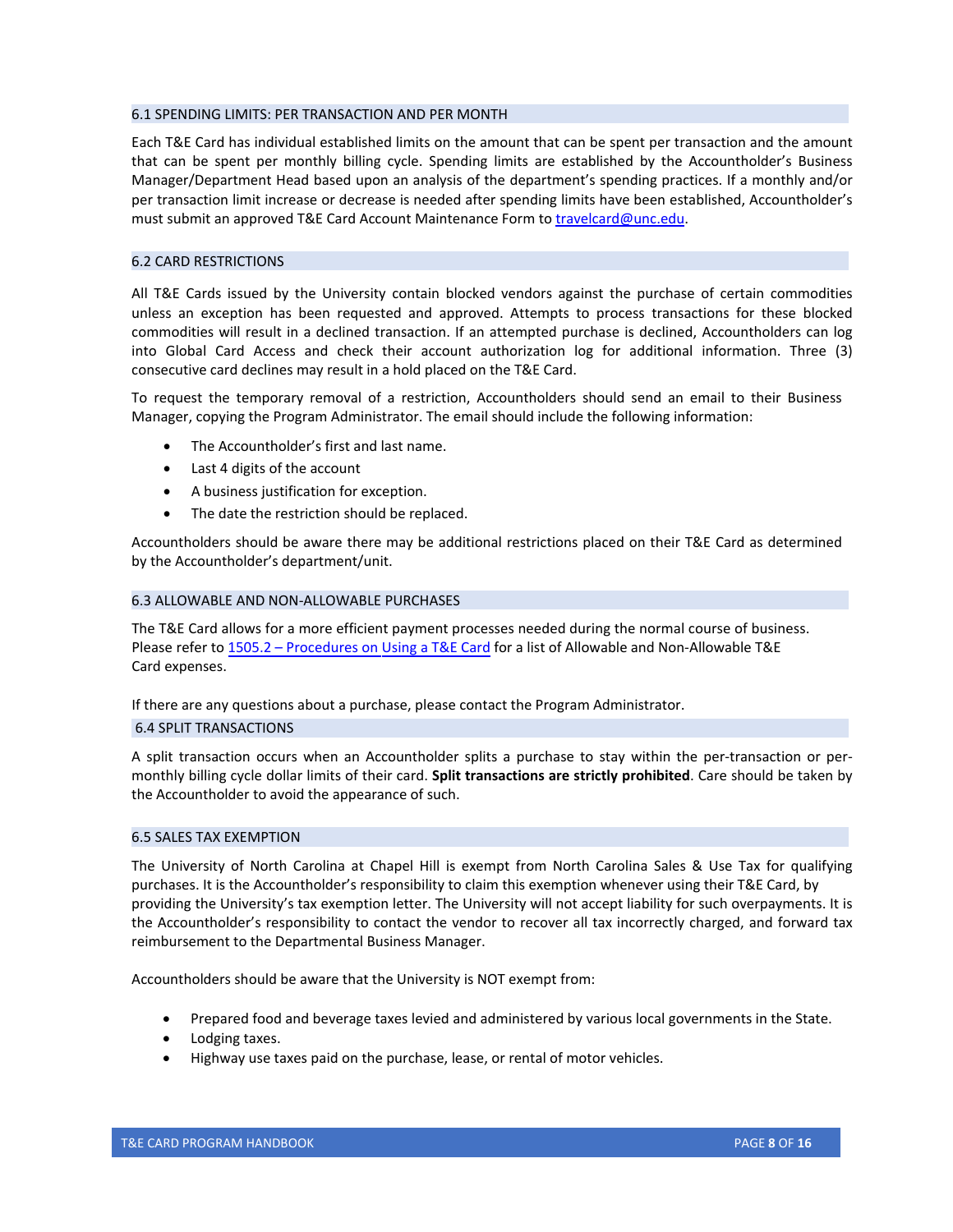## <span id="page-8-0"></span>7. MAKING A PURCHASE

This section addresses the application of general guidelines for T&E Card transactions.

## <span id="page-8-1"></span>7.1 AIR TRAVEL

Airfare should be booked through the University's approved Travel Agencies listed below. These agencies allow University travelers to take advantage of the University's discounts with our preferred travel partners. The University strongly discourages booking flights outside of the approved travel agencies.

- World Travel, Inc. (via Concur Travel or live agent)
- Anthony Travel (for Athletics travel only)

For additional information on travel agencies, please visit the [Travel Services website.](https://finance.unc.edu/services/travel/book-travel/travel-agencies/)

## <span id="page-8-2"></span>7.2 VEHICLE RENTAL

University travelers are encouraged to use a state-owned vehicle, or a vehicle leased through a state contract. If a state-owned/leased vehicle is not available, travelers may rent a vehicle through the state's term contract with EHI Direct. The Accountholder's T&E Card should be provided for payment instead of direct billing the cost of the rental to the funding department paying out of pocket and submitting for reimbursement.

Travelers should choose the most economical means for refueling the rental vehicle, including self-refueling before returning it to the rental agency. In addition, rental insurance should only be purchased for international vehicle rentals.

For questions or assistance contact the EHI Direct Help Desk at 855-573-0012.

## <span id="page-8-3"></span>7.3 LODGING/HOTEL

University travelers are expected to seek lodging that is safe, comfortable, and reasonably priced. Hotel lodging should be for standard rooms and may only be booked if the location is 35+ miles from UNC-Chapel Hill. If the lodging expense exceeds the allowable university rates, the traveler must provide a justification for the excess cost with their transaction reconciliation.

Reimbursement for lodging in a non-commercial establishment that is being rented out by a third party (e.g. Airbnb, Vrbo etc.) is not authorized without prior approval. Requests for third-party lodging must provide evidence of savings to the University and complete Finance Form 1501.6.1f [– Non-Hotel Lodging Authorization](https://finance.unc.edu/forms/1501-6-1f/)  [Request.](https://finance.unc.edu/forms/1501-6-1f/)

<span id="page-8-4"></span>For additional information for allowable travel expenses, please review 1501.7 – Procedure [on Travel Expenses](https://policies.unc.edu/TDClient/2833/Portal/KB/ArticleDet?ID=131469) [and Reimbursements](https://policies.unc.edu/TDClient/2833/Portal/KB/ArticleDet?ID=131469).

## 7.4 BUSINESS MEALS AND ENTERTAINMENT EXPENSES

Business meals and entertainment expenses must always have at least two people in attendance and be for a legitimate business purpose. When a small group is present (eight or fewer individuals), a complete list of

attendees must be provided. Expenses which exceed \$5,000.00 must be vetted and approved by Purchasing prior to being paid for on the T&E Card. Business meals and entertainment expenses are only allowable on certain fund sources. For more information, please review 1263 [- Policy on University-Related Business](https://policies.unc.edu/TDClient/2833/Portal/KB/ArticleDet?ID=131446)  [Entertainm](https://policies.unc.edu/TDClient/2833/Portal/KB/ArticleDet?ID=131446)ent Expenses.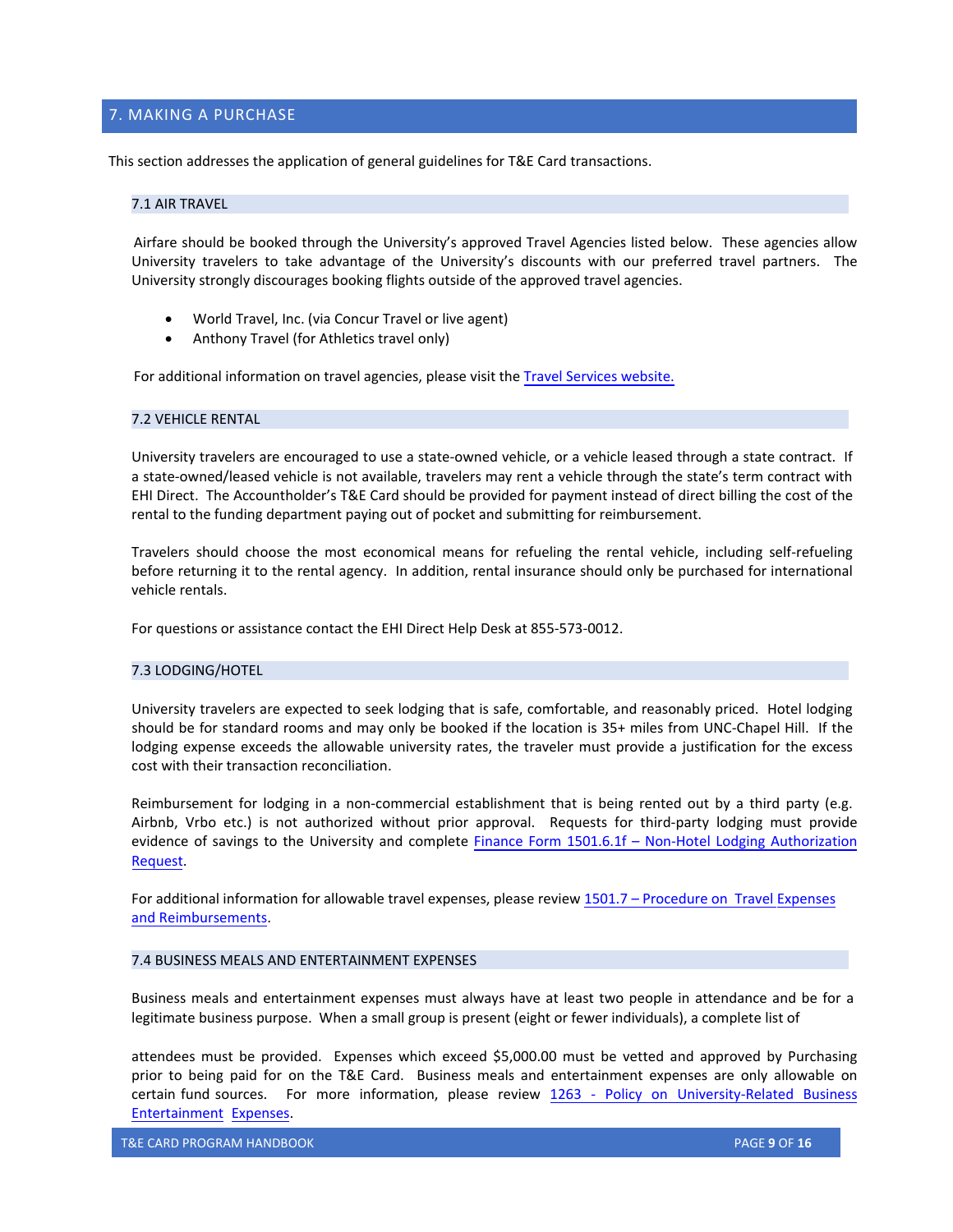## <span id="page-9-0"></span>8. RECONCILING T&E CARD

Reconciliation of T&E card purchases must be completed in a timely manner not to exceed 30 days from the posting date of the transaction or from the last day of travel. All transactions made with the University T&E Card are subject to audit to verify that card transactions are authorized and that no fraudulent or personal use of the card has occurred. Accountholders in violation of compliance may have card privileges suspended or permanently revoked and could face additional disciplinary actions up to and including termination of employment. Disciplinary action will be enforced at the discretion of the Business Manager and/or Department Head, based on the severity of the violation. Refer to [1506 - Policy on T&E Card Infractions](https://policies.unc.edu/TDClient/2833/Portal/KB/ArticleDet?ID=132763) for more information.

## <span id="page-9-1"></span>8.1 TRANSACTION RECONCILIATION

T&E Card transactions are imported nightly into Concur Expense and will appear in the Accountholder's available expenses list, usually within 2-4 days of the transaction. International transactions may take longer to appear. Concur will send a notification to the Accountholder when new transactions are available to reconcile. It is a violation of T&E Card Policy to disable this notification.

It is a best practice to reconcile expenses either on a monthly expense report (for non-overnight travel expenses) or on an expense report by trip (for travel-related expenses). Any personal expenses incurred on the T&E Card must be processed as a personal transaction in Concur.

The UNC-Chapel Hill Concur step-by-step guide provides instructions on several common tasks for the reconciliation process. The step by step guide is available on the [Travel Services website.](https://finance.unc.edu/services/travel/concur/)

#### <span id="page-9-2"></span>8.2 RECEIPT/DOCUMENT RETENTION

As purchases are made, Accountholders must retain their original receipts and other supporting documentation. A receipt is a written acknowledgement that the vendor has been paid for providing goods and services. Itemized receipts are required for all transactions.

To be a valid receipt it must show: the name of the vendor, date of the transaction, final amount due, and confirmation of payment in full. Please see additional receipt requirements below:

- Airfare Must include name of traveler and airline, ticket number, class of transportation, travel dates, amount, and form of payment.
- **Hotel** An itemized receipt showing room rate, tax, and other items. (Express checkout bill that shows amount due is not a valid receipt because it does not show the bill was paid)
- **Rental Car** An itemized receipt showing the breakdown of cost, i.e. size of vehicle, daily rate, tax, concession fees, city surcharges etc. (contract for rental car is not a valid receipt because it only shows estimated charges)
- **Business Meal/Entertainment**  Must include the itemized receipt as well as the credit card receipt showing the name of the establishment, date of the transaction, list of all items purchased, tax, tip, and form of payment.

It is best practice to immediately convert paper documentation to electronic format to expedite the reconciliation process. Accountholders may also leverage the Concur Mobile App to capture receipt images as well as email receipts to Concur from a verified emailed address.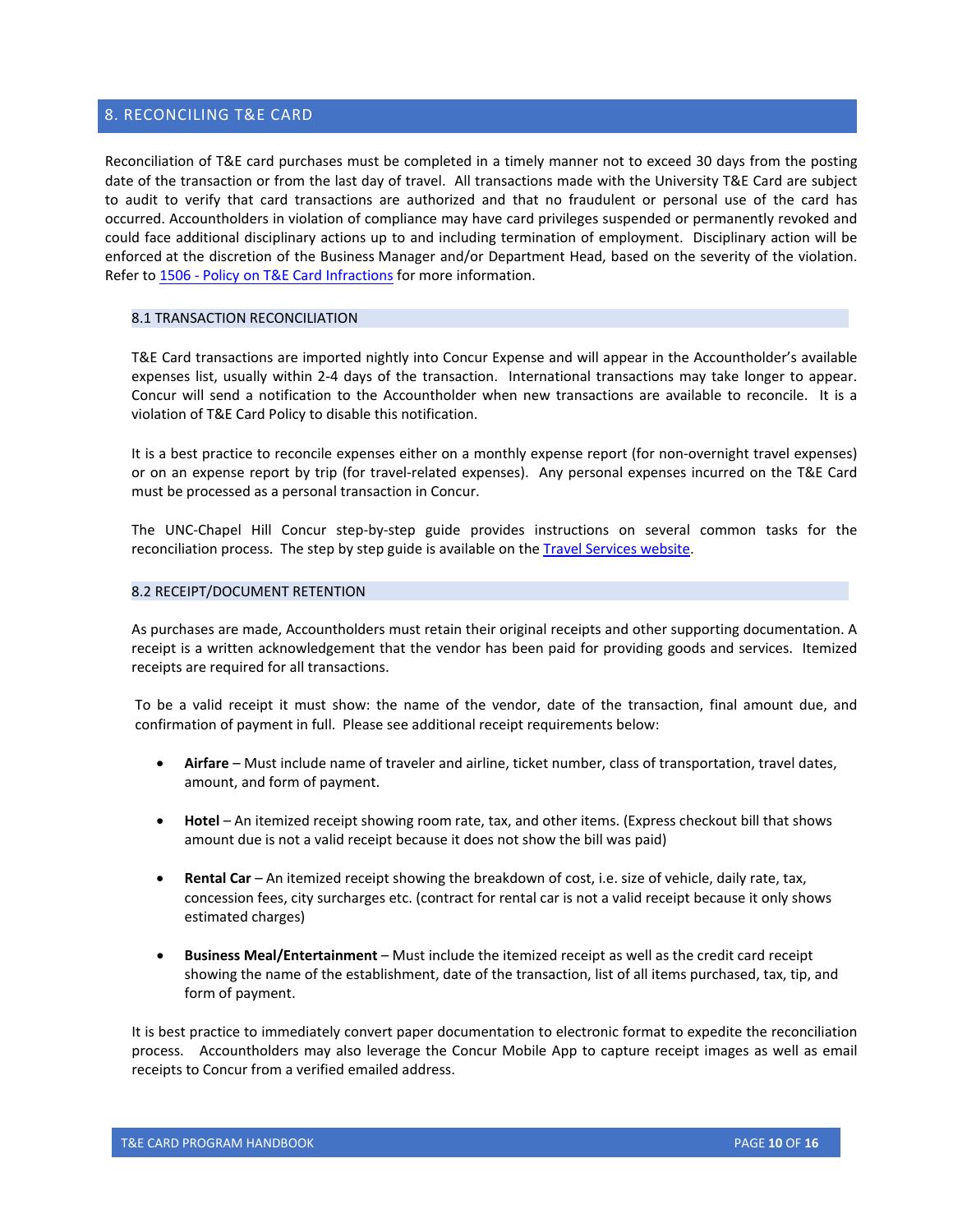#### <span id="page-10-0"></span>8.3 INTERNATIONAL TRANSACTION FEE

Transactions made in a foreign currency incur a fee of approximately 1.00% of the total transaction amount, also known as an International Transaction Fee. These fees will appear in Concur as a separate expense, for which there is no receipt. International transactions fees should be reconciled in the same expense report as the foreign currency transactions with which they were incurred. Best practice is for users to upload the original transaction receipt and select "International Transaction Fee (T&E Card Only)" as the Expense Type.

## <span id="page-10-1"></span>8.4 LOST RECEIPTS

If the Accountholder has lost a receipt and a duplicate receipt cannot be obtained from the merchant, the Accountholder may use the "Missing Receipt Affidavit" feature in Concur Expense when completing and submitting an expense report. **Missing Receipt Affidavits are not allowed for Airline tickets, lodging cost, car rentals, and/or Conference Registration fees.**

## <span id="page-10-2"></span>8.5 TRANSACTION DISPUTES

If there is a discrepancy with a transaction, it is imperative the issue is addressed immediately with the merchant and/or the Program Administrator. If the Accountholder believes the supplier has charged them incorrectly or there are problems with services rendered, they must first contact the merchant and try to correct the error.

If the error involved an overcharge and the merchant agrees, a credit adjustment should be requested and applied.

If the merchant disagrees an adjustment is warranted, the Accountholder has sixty (60) days from the statement close date to initiate a dispute with BAML. The Accountholder should also notify the Program Administrator in writing, providing details of their attempts to correct the problem. The Program Administrator will assist in every way possible to resolve the dispute.

UNC-Chapel Hill pays all charges as billed on each statement, including those with a dispute status. If a dispute is declared valid by BAML, the bank will issue a credit and consider the dispute resolved. Although BAML acts as the arbitrator in any dispute, the Accountholder should never assume a dispute will resolve in the University's favor.

#### <span id="page-10-3"></span>8.6 FRAUDULENT CHARGES

Accountholders must immediately report a fraudulent charge (e.g., a charge not initiated by the Accountholder) to BAML Fraud Department at 1-866-500-8262 and to the Program Administrator. Cards with active fraud transactions must be closed and a new account activated. The bank will only transfer valid charges to the new account and the Accountholder will not be held liable for any fraud charges.

## <span id="page-10-4"></span>9. T&E CARD INFRACTIONS

#### <span id="page-10-5"></span>9.1 T&E CARD MISUSE AND ABUSE

Accountholders who misuse or abuse T&E Card funds will receive a UNC-CH T&E Card Misuse/Abuse Notification.

- **Misuse** is the intentional or unintentional violation of T&E Card policies and procedures for work-related gain. Three or more T&E Card misuse violations within a 12-month or audit review period will result in suspension of T&E Card privileges.
- **Abuse** is the intentional or unintentional violation of T&E card policies and procedures for personal gain. Abuse violations are cause for immediate cancellation of the Accountholder's T&E Card.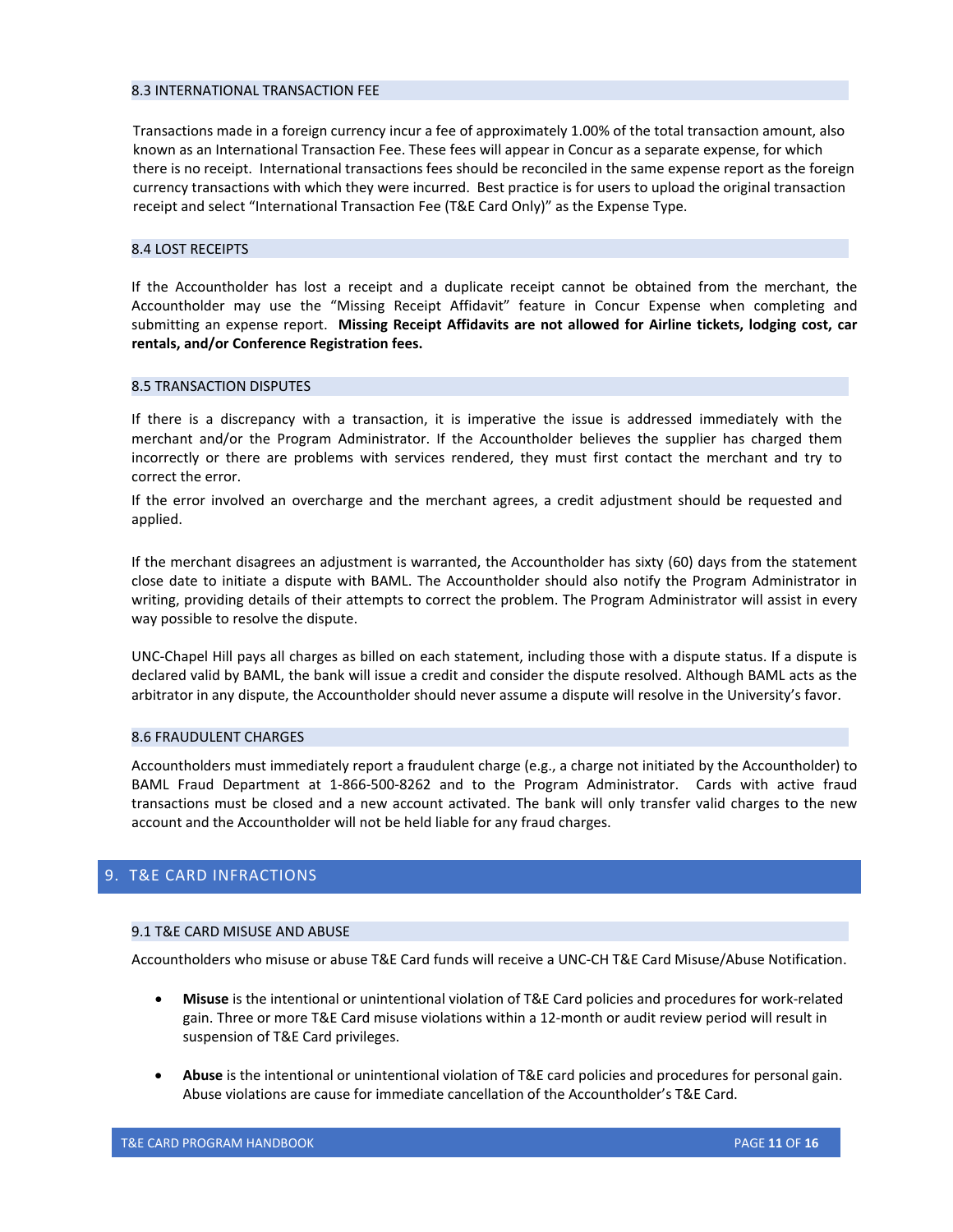If an Accountholder suspects fraud or abuse, they may anonymously report such incident to Internal Audit using the [Anonymous Report of Abuse](https://finance.unc.edu/services/card-services/anonymous-report-of-abuse/) online form.

## <span id="page-11-0"></span>9.2 ACCOUNTHOLDER INFRACTIONS

General descriptions of Accountholder infractions include:

- Failure to reconcile transactions within 30 days from the post date of the transaction or end of trip, whichever is later. Account may be suspended until all outstanding transactions are reconciled.
- Failure to provide a valid business justification for purchase (i.e. reason for purchase).
- Failure to immediately report loss or theft of a card upon discovery.
- Splitting transactions to circumvent transaction limits.
- Failure to supply valid receipt, invoice, or other support documentation.
- Using T&E Card to purchase non-allowable items per the T&E Card policy, or misuse of any temporary exception to T&E Card restrictions.
- Other infractions warranting disciplinary actions, as deemed appropriate by the T&E Card Program Administrator or the Accountholder's Business Manager or Department Head.

## <span id="page-11-1"></span>1<sup>ST</sup> OFFENSE

T&E Card suspended until ALL the Accountholder's transactions have been reconciled and approved.

## <span id="page-11-2"></span>2ND OFFENSE

T&E Card suspended until ALL the Accountholder's transactions have been reconciled and approved and then may remain suspended for an additional 30 days.

## <span id="page-11-3"></span>3RD OFFENSE

Card suspended for 90 days or card cancellation.

**\*Infractions will be tracked on a rolling 12-month basis. The T&E Card office reserves the right to reduce or escalate corrective actions at their sole discretion.**

## <span id="page-11-4"></span>9.3 CRIMINAL ACTIVITY

Personal purchase made intentionally

- 1. Immediate revocation of T&E Card. The Accountholder, Direct Supervisor, Campus Unit Lead, and Dean or Department Head will receive an email notification.
- 2. Department Head or Dean is responsible for taking appropriate disciplinary action after consulting with Human Resources, up to and including termination of employment.

**Any Accountholder who intentionally makes a personal purchase on their University issued T&E Card has committed theft of state property. Appropriate disciplinary actions could include but may not be limited to immediate card revocation without eligibility for future T&E Card use, and possible termination of employment. The University reserves the right to pursue criminal charges against any Accountholder suspected of unlawful activity.**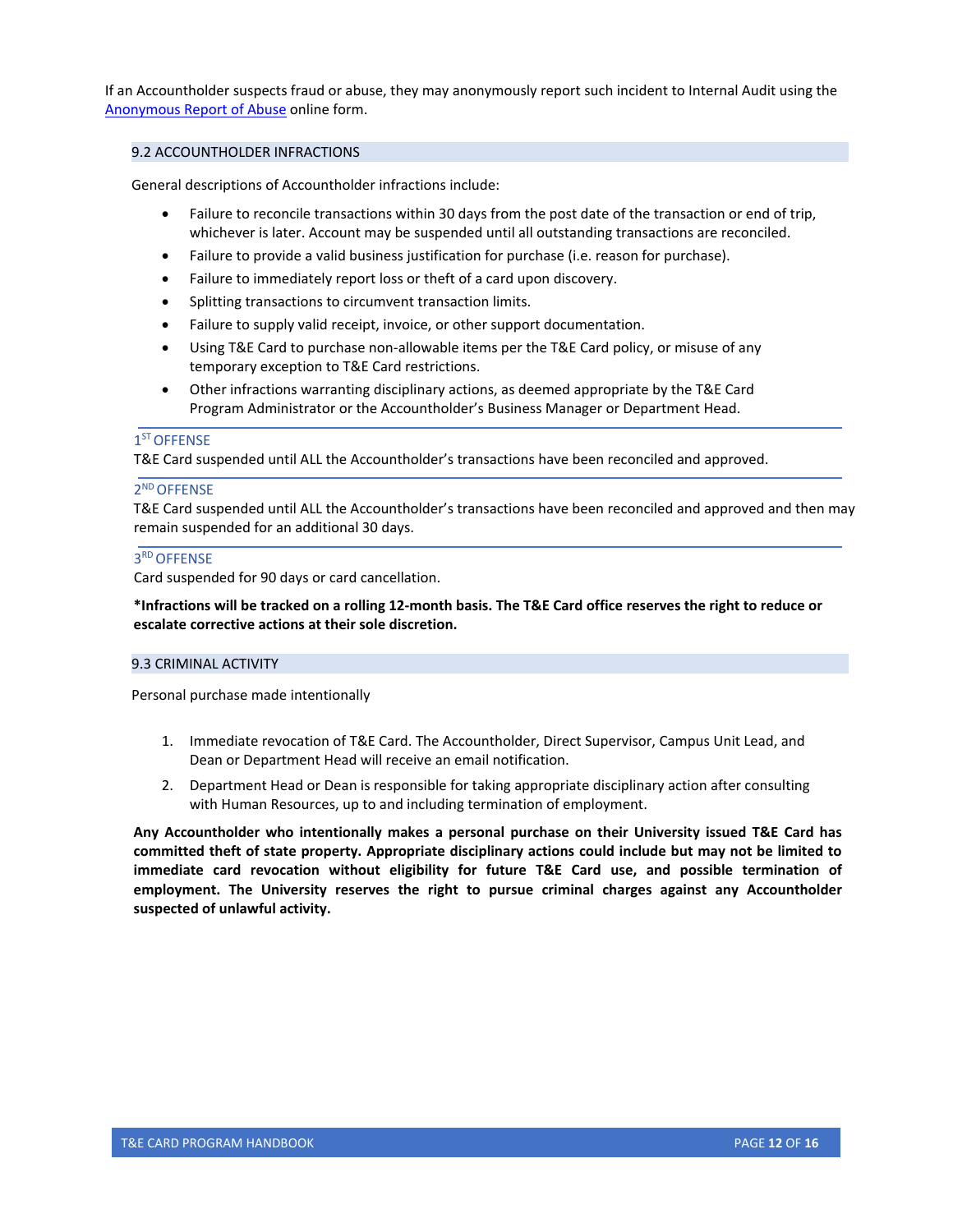# <span id="page-12-0"></span>APPENDIX I: T&E CARD PROGRAM CONTACTS

## <span id="page-12-1"></span>UNC-CHAPEL HILL T&E CARD OFFICE

<span id="page-12-2"></span>TRAVEL AND PAYMENT CARD SERVICES MANAGER Rebecca R. Spanos, CPCP [rspanos@email.unc.edu](mailto:rspanos@email.unc.edu)  919-843-9027

<span id="page-12-3"></span>TRAVEL CARD PROGRAM MANAGER (vacant)

## <span id="page-12-4"></span>BANK OF AMERICA MERRILL LYNCH (BAML) CORPORATE CARD SERVICES

Card Activation: toll-free 888-233-8855 Global Card Services: 888-449-2273, Outside the U. S. call collect at 602-379-8753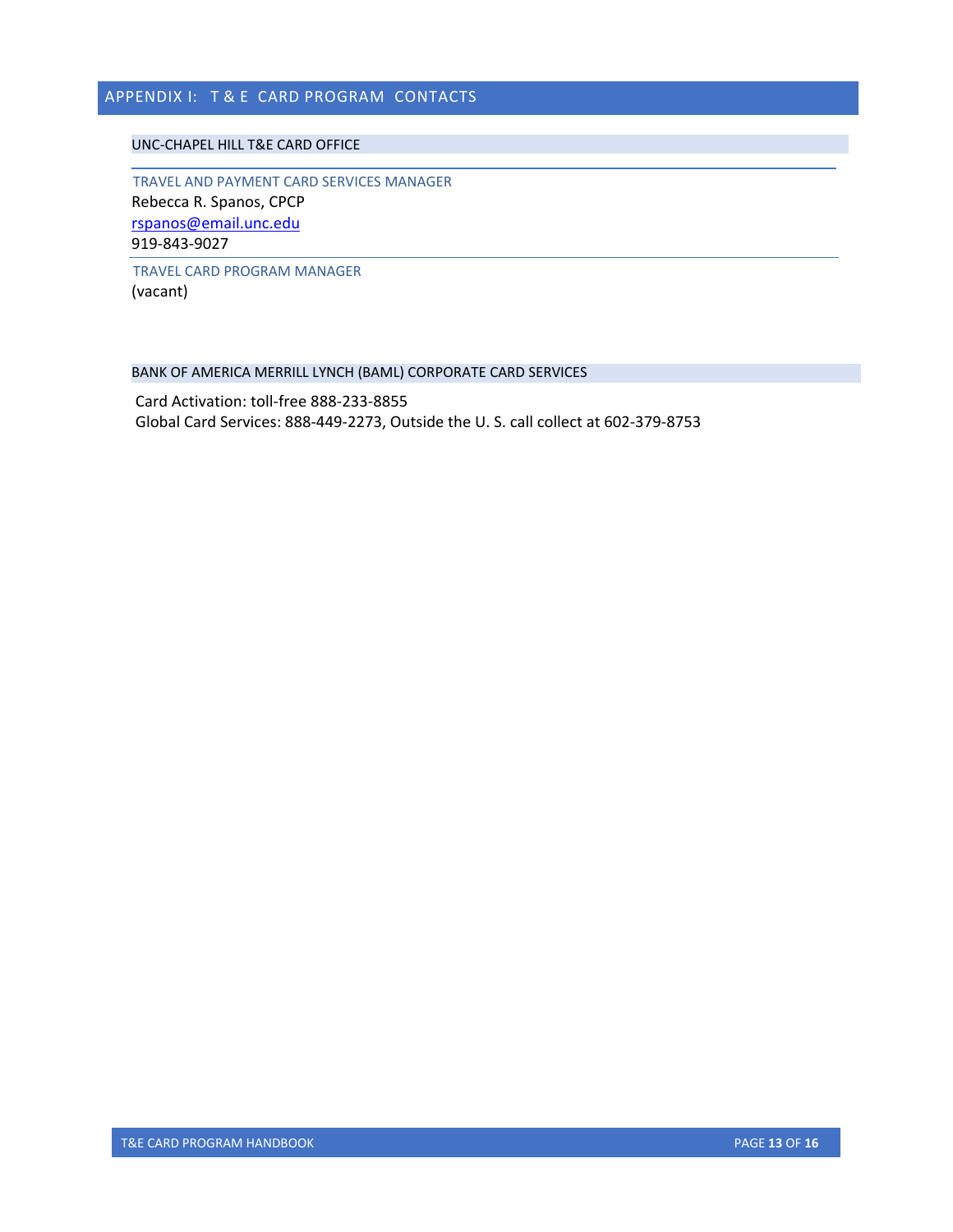## <span id="page-13-0"></span>APPENDIX II: FREQUENTY ASKED QUESTIONS

Following are frequently asked questions about the UNC-Chapel Hill T&E Card Program. For complete understanding, users are advised to read the T&E Card Program Handbook in its entirety.

## **1. How long should I keep original receipts and T&E Card statements?**

Receipts must be uploaded into Concur Expense, which will be the system of record for all receipts. Once receipts have been uploaded and verified, original hard copy receipts do not need to be maintained.

## **2. What can I do if my T&E Card is lost or stolen?**

Call Bank of America at 1-888-449-2273 immediately, and then notify the Travel Card Office.

**3. What should I do if I switch departments and need a T&E Card for my new department? Should I keep the T&E Card from my old department?**

A new card should not be required, but the Accountholder will need approval from their new Business Manager and/or Department head to maintain their existing card and the Travel Card Office should be notified.

## **4. How long does it take to get a T&E Card?**

Upon receipt of an approved application, and confirmation of training completion, it will take approximately 10 business days for the card to arrive and be ready for pickup.

## **5. Who should I contact if there is a suspicious transaction to my T&E Card account?**

The Accountholder must notify the Travel Card Office or Bank of America fraud department at 1-866-500-8262 as soon as possible.

## **6. Is alcohol allowed on the T&E Card?**

Yes, as long as the funding source is appropriate per 1263 - Policy [on University-Related Business](https://policies.unc.edu/TDClient/2833/Portal/KB/ArticleDet?ID=131446) [Entertainment Expenses.](https://policies.unc.edu/TDClient/2833/Portal/KB/ArticleDet?ID=131446)

## **7. How should I pay for my conference registration?**

T&E Card Accountholders should pay for their conference registrations on their card. Non-T&E Card Accountholders should coordinate with their department to pay for the registration on a department P-Card.

## **8. Will University affiliates be able to apply and receive a T&E card?**

That will depend on the affiliate's status with the University. Only University employees are eligible to apply for a T&E Card.

## **9. Can I continue to book travel on my personal credit cards so that I can earn points, miles, etc..?**

T&E Card Accountholders should use their card for all allowable purchases. North Carolina State Policy requires that any benefits earned by a state employee while traveling on state business, are the property of the State and should be used by the employee on future state business trips. In addition, travel bookings paid for out-of-pocket cannot be reimbursed until the completion of the trip, per state policy.

## **10. Will all business travelers receive their own T&E Card?**

This will be up to departments/business units to decide, as long as the traveler is a university employee and at least 21 years of age. If the traveler meets these requirements and travels at least 1-2 times per year or incurs frequent meeting expenses, they are encouraged to apply for and receive a T&E Card.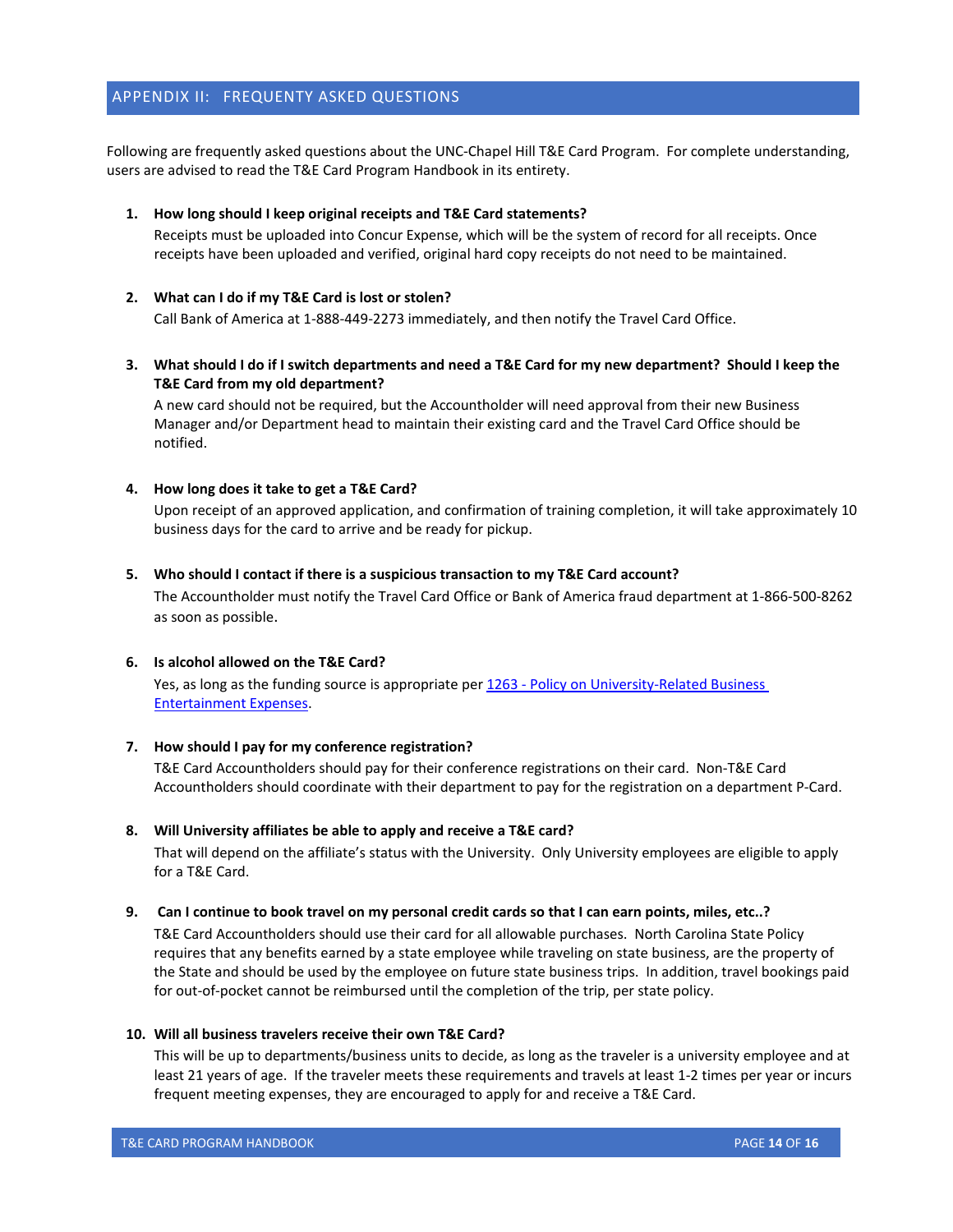## **11. Can we request a departmental T&E Card so that different people may use it?**

No, departmental T&E Cards are not an option at this time. Departments may still book airfare through the direct-bill process and pay for conference registrations on a department P-Card.

## **12. Can the T&E Card be used for student group travel?**

Yes, as long as the Accountholder is traveling with the student group.

## **13. How will the T&E Card work for departments that book travel for guests?**

The T&E Card will not change the process of booking guest travel at this time. Further information will be available at a later date.

## **14. Who can approve my T&E Card transactions in Concur Expense?**

Approvers will be assigned to the Expense Report in Concur based on the department which the report is being funded from.

## **15. Can I split allocations if my travel/transactions are being paid for by other departments?**

Yes, allocations may be split in Concur by transaction or by the total report. Approvers will be assigned to the report, or a portion of the report, based on the department(s) which the report is being funded from.